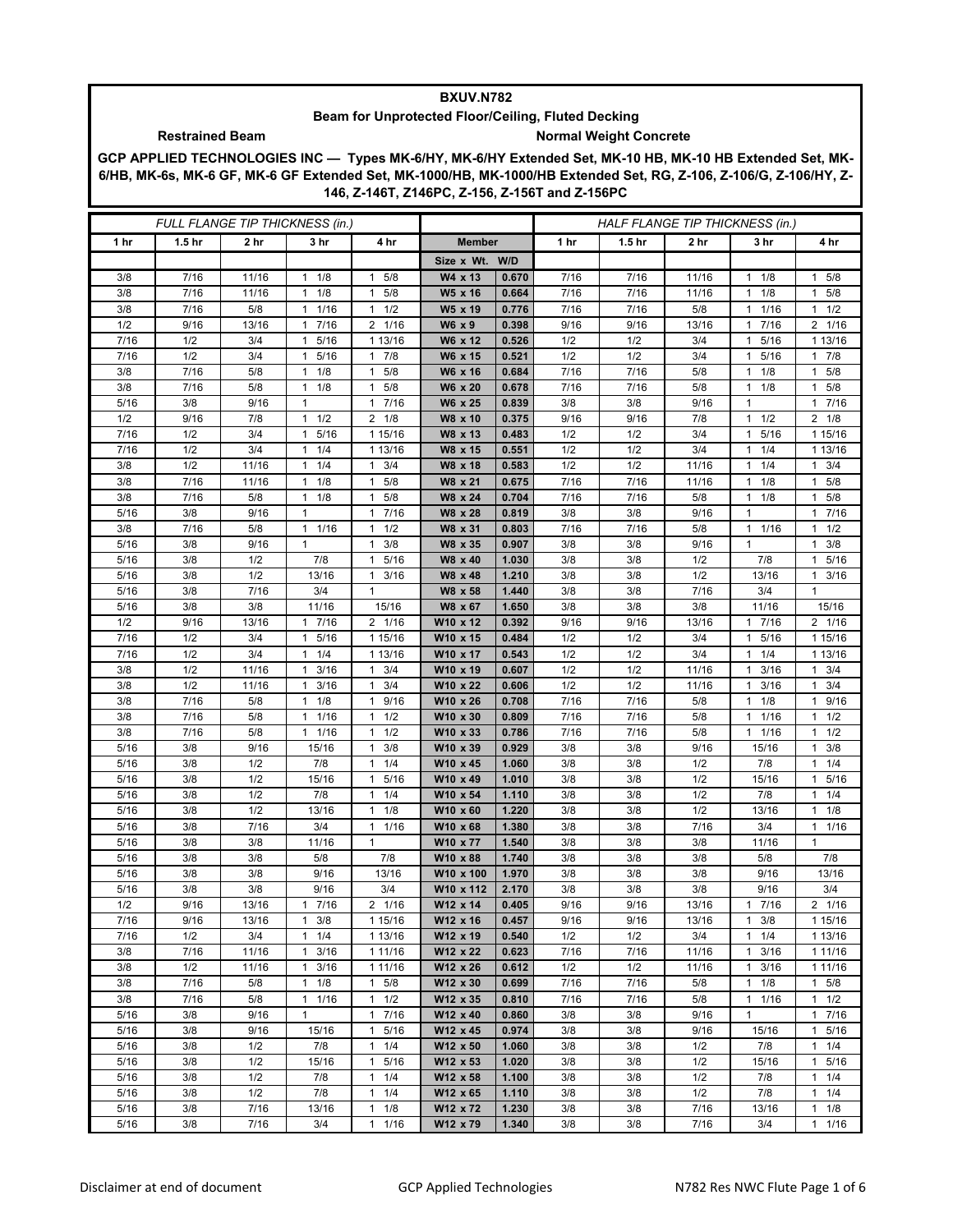| FULL FLANGE TIP THICKNESS (in.) |                   |                 |                          |                                 | HALF FLANGE TIP THICKNESS (in.) |                |              |                   |                 |                                   |                    |
|---------------------------------|-------------------|-----------------|--------------------------|---------------------------------|---------------------------------|----------------|--------------|-------------------|-----------------|-----------------------------------|--------------------|
| 1 hr                            | 1.5 <sub>hr</sub> | 2 <sub>hr</sub> | 3 <sub>hr</sub>          | 4 hr                            | <b>Member</b>                   |                | 1 hr         | 1.5 <sub>hr</sub> | 2 <sub>hr</sub> | 3 hr                              | 4 hr               |
|                                 |                   |                 |                          |                                 | Size x Wt. W/D                  |                |              |                   |                 |                                   |                    |
| 5/16                            | 3/8               | 7/16            | 11/16                    | 1                               | W12 x 87                        | 1.470          | 3/8          | 3/8               | 7/16            | 11/16                             | 1                  |
| 5/16                            | 3/8               | 3/8             | 11/16                    | 15/16                           | W12 x 96                        | 1.610          | 3/8          | 3/8               | 3/8             | 11/16                             | 15/16              |
| 5/16                            | 3/8               | 3/8             | 5/8                      | 7/8                             | W12 x 106                       | 1.770          | 3/8          | 3/8               | 3/8             | 5/8                               | 7/8                |
| 5/16                            | 3/8               | 3/8             | 9/16                     | 13/16                           | W12 x 120                       | 1.990          | 3/8          | 3/8               | 3/8             | 9/16                              | 13/16              |
| 5/16                            | 3/8               | 3/8             | 9/16                     | 3/4                             | W12 x 136                       | 2.230          | 3/8          | 3/8               | 3/8             | 9/16                              | 3/4                |
| 5/16                            | 3/8               | 3/8             | 1/2                      | 11/16                           | W12 x 152                       | 2.450          | 3/8          | 3/8               | 3/8             | 1/2                               | 11/16              |
| 5/16                            | 3/8               | 3/8             | 7/16                     | 5/8                             | W12 x 170                       | 2.720          | 3/8          | 3/8               | 3/8             | 7/16                              | 5/8                |
| 5/16                            | 3/8               | 3/8             | 7/16                     | 5/8                             | W12 x 190                       | 3.000          | 3/8          | 3/8               | 3/8             | 7/16                              | 5/8                |
| 5/16                            | 3/8               | 3/8             | 3/8                      | 9/16                            | W12 x 210                       | 3.270          | 3/8          | 3/8               | 3/8             | 3/8                               | 9/16               |
| 5/16                            | 3/8               | 3/8             | 3/8                      | 1/2                             | W12 x 230                       | 3.550          | 3/8          | 3/8               | 3/8             | 3/8                               | 1/2                |
| 5/16                            | 3/8               | 3/8             | 3/8                      | 1/2                             | W12 x 252                       | 3.840          | 3/8          | 3/8               | 3/8             | 3/8                               | 1/2                |
| 5/16                            | 3/8               | 3/8             | 3/8                      | 7/16                            | W12 x 279                       | 4.190          | 3/8          | 3/8               | 3/8             | 3/8                               | 7/16               |
| 5/16                            | 3/8<br>3/8        | 3/8<br>3/8      | 3/8<br>3/8               | 7/16<br>3/8                     | W12 x 305<br>W12 x 336          | 4.490<br>4.850 | 3/8          | 3/8<br>3/8        | 3/8<br>3/8      | 3/8<br>3/8                        | 7/16<br>3/8        |
| 5/16<br>7/16                    | 1/2               | 3/4             | 5/16<br>1                | 1 13/16                         | W14 x 22                        | 0.534          | 3/8<br>1/2   | 1/2               | 3/4             | 5/16                              | 1 13/16            |
| 3/8                             | 7/16              | 11/16           | 3/16<br>1                | 1 11/16                         | W14 x 26                        | 0.628          | 7/16         | 7/16              | 11/16           | 3/16<br>1                         | 1 1 1 / 16         |
| 3/8                             | 7/16              | 11/16           | 3/16<br>$\mathbf{1}$     | 1 11/16                         | W14 x 30                        | 0.644          | 7/16         | 7/16              | 11/16           | 3/16<br>1                         | 1 1 1 / 16         |
| 3/8                             | 7/16              | 5/8             | $1 \t1/8$                | 9/16<br>$\mathbf{1}$            | W14 x 34                        | 0.725          | 7/16         | 7/16              | 5/8             | $1 \t1/8$                         | 1 9/16             |
| 3/8                             | 7/16              | 5/8             | 1 1/16                   | 1/2<br>1                        | W14 x 38                        | 0.809          | 7/16         | 7/16              | 5/8             | 1 1/16                            | $1 \t1/2$          |
| 5/16                            | 3/8               | 9/16            | $\mathbf{1}$             | 7/16<br>$\mathbf{1}$            | W14 x 43                        | 0.874          | 3/8          | 3/8               | 9/16            | 1                                 | 1 7/16             |
| 5/16                            | 3/8               | 9/16            | 15/16                    | 5/16<br>$\mathbf{1}$            | W14 x 48                        | 0.970          | 3/8          | 3/8               | 9/16            | 15/16                             | 1 5/16             |
| 5/16                            | 3/8               | 1/2             | 7/8                      | 1/4<br>1                        | W14 x 53                        | 1.060          | 3/8          | 3/8               | 1/2             | 7/8                               | $1 \t1/4$          |
| 5/16                            | 3/8               | 1/2             | 7/8                      | 1/4<br>1                        | W14 x 61                        | 1.100          | 3/8          | 3/8               | 1/2             | 7/8                               | $1 \t1/4$          |
| 5/16                            | 3/8               | 1/2             | 13/16                    | 1/8<br>$\mathbf{1}$             | $W14 \times 68$                 | 1.220          | 3/8          | 3/8               | 1/2             | 13/16                             | $1 \t1/8$          |
| 5/16                            | 3/8               | 7/16            | 3/4                      | 1/16<br>1                       | W14 x 74                        | 1.320          | 3/8          | 3/8               | 7/16            | 3/4                               | $1 \t1/16$         |
| 5/16                            | 3/8               | 7/16            | 3/4                      | $\mathbf{1}$                    | W14 x 82                        | 1.450          | 3/8          | 3/8               | 7/16            | 3/4                               | 1                  |
| 5/16                            | 3/8               | 7/16            | 3/4                      | $\mathbf{1}$<br>1/8             | W14 x 90                        | 1.310          | 3/8          | 3/8               | 7/16            | 3/4                               | $1 \t1/8$          |
| 5/16                            | 3/8               | 7/16            | 3/4                      | 1/16<br>$\mathbf{1}$            | W14 x 99                        | 1.430          | 3/8          | 3/8               | 7/16            | 3/4                               | 11/16              |
| 5/16                            | 3/8               | 3/8             | 11/16                    | $\mathbf{1}$                    | W14 x 109                       | 1.570          | 3/8          | 3/8               | 3/8             | 11/16                             | $\mathbf{1}$       |
| 5/16                            | 3/8               | 3/8             | 5/8                      | 15/16                           | W14 x 120                       | 1.710          | 3/8          | 3/8               | 3/8             | 5/8                               | 15/16              |
| 5/16                            | 3/8               | 3/8             | 5/8                      | 7/8                             | W14 x 132                       | 1.890          | 3/8          | 3/8               | 3/8             | 5/8                               | 7/8                |
| 5/16                            | 3/8               | 3/8             | 9/16                     | 13/16                           | W14 x 145                       | 1.990          | 3/8          | 3/8               | 3/8             | 9/16                              | 13/16              |
| 5/16                            | 3/8               | 3/8             | 9/16                     | 3/4                             | W14 x 159<br>W14 x 176          | 2.160          | 3/8          | 3/8               | 3/8             | 9/16                              | 3/4                |
| 5/16<br>5/16                    | 3/8<br>3/8        | 3/8<br>3/8      | 1/2<br>1/2               | 11/16<br>11/16                  | W14 x 193                       | 2.380<br>2.600 | 3/8<br>3/8   | 3/8<br>3/8        | 3/8<br>3/8      | 1/2<br>1/2                        | 11/16<br>11/16     |
| 5/16                            | 3/8               | 3/8             | 7/16                     | 5/8                             | W14 x 211                       | 2.810          | 3/8          | 3/8               | 3/8             | 7/16                              | 5/8                |
| 5/16                            | 3/8               | 3/8             | 7/16                     | 9/16                            | W14 x 233                       | 3.080          | 3/8          | 3/8               | 3/8             | 7/16                              | 9/16               |
| 5/16                            | 3/8               | 3/8             | 3/8                      | 9/16                            | W14 x 257                       | 3.360          | 3/8          | 3/8               | 3/8             | 3/8                               | 9/16               |
| 5/16                            | 3/8               | 3/8             | 3/8                      | 1/2                             | W14 x 283                       | 3.660          | 3/8          | 3/8               | 3/8             | 3/8                               | 1/2                |
| 5/16                            | 3/8               | 3/8             | 3/8                      | 1/2                             | W14 x 311                       | 3.980          | 3/8          | 3/8               | 3/8             | 3/8                               | 1/2                |
| 5/16                            | 3/8               | 3/8             | 3/8                      | 7/16                            | W14 x 342                       | 4.320          | 3/8          | 3/8               | 3/8             | 3/8                               | 7/16               |
| 5/16                            | 3/8               | 3/8             | 3/8                      | 7/16                            | W14 x 370                       | 4.630          | 3/8          | 3/8               | 3/8             | 3/8                               | 7/16               |
| 5/16                            | 3/8               | 3/8             | 3/8                      | 3/8                             | W14 x 398                       | 4.930          | 3/8          | 3/8               | 3/8             | 3/8                               | 3/8                |
| 5/16                            | 3/8               | 3/8             | 3/8                      | 3/8                             | W14 x 426                       | 5.210          | 3/8          | 3/8               | 3/8             | 3/8                               | 3/8                |
| 5/16                            | 3/8               | 3/8             | 3/8                      | 3/8                             | W14 x 455                       | 5.530          | 3/8          | 3/8               | 3/8             | 3/8                               | 3/8                |
| 5/16                            | 3/8               | 3/8             | 3/8                      | 3/8                             | W14 x 500                       | 5.950          | 3/8          | 3/8               | 3/8             | 3/8                               | 3/8                |
| 5/16                            | 3/8               | 3/8             | 3/8                      | 3/8                             | W14 x 550                       | 6.430          | 3/8          | 3/8               | 3/8             | 3/8                               | 3/8                |
| 5/16                            | 3/8               | 3/8             | 3/8                      | 3/8                             | W14 x 605                       | 6.960          | 3/8          | 3/8               | 3/8             | 3/8                               | 3/8                |
| 5/16                            | 3/8               | 3/8             | 3/8                      | 3/8                             | W14 x 665                       | 7.490          | 3/8          | 3/8               | 3/8             | 3/8                               | 3/8                |
| 5/16                            | 3/8               | 3/8             | 3/8                      | 3/8                             | W14 x 730                       | 8.080          | 3/8          | 3/8               | 3/8             | 3/8                               | 3/8                |
| 7/16<br>3/8                     | 1/2               | 3/4             | 1/4<br>1<br>$\mathbf{1}$ | 1 13/16                         | W16 x 26                        | 0.558<br>0.661 | 1/2          | 1/2<br>7/16       | 3/4<br>11/16    | 1/4<br>1<br>$\mathbf{1}$          | 1 13/16            |
|                                 | 7/16              | 11/16           | 3/16                     | 5/8<br>$\mathbf{1}$             | W16 x 31                        |                | 7/16         |                   |                 | 3/16                              | 1 5/8              |
| 3/8<br>3/8                      | 7/16<br>7/16      | 5/8<br>5/8      | $1 \t1/8$<br>1/16<br>1   | 5/8<br>$\mathbf{1}$<br>1/2<br>1 | W16 x 36<br>W16 x 40            | 0.702<br>0.780 | 7/16<br>7/16 | 7/16<br>7/16      | 5/8<br>5/8      | $1 \t1/8$<br>1/16<br>$\mathbf{1}$ | 1 5/8<br>$1 \t1/2$ |
| 5/16                            | 3/8               | 9/16            | $\mathbf{1}$             | $\mathbf{1}$<br>7/16            | W16 x 45                        | 0.870          | 3/8          | 3/8               | 9/16            | $\mathbf{1}$                      | 17/16              |
| 5/16                            | 3/8               | 9/16            | 15/16                    | $\mathbf{1}$<br>5/16            | W16 x 50                        | 0.962          | 3/8          | 3/8               | 9/16            | 15/16                             | 1 5/16             |
| 5/16                            | 3/8               | 1/2             | 7/8                      | 1/4<br>$\mathbf{1}$             | W16 x 57                        | 1.090          | 3/8          | 3/8               | 1/2             | 7/8                               | $1 \t1/4$          |
| 5/16                            | 3/8               | 1/2             | 7/8                      | 1/4<br>$\mathbf{1}$             | W16 x 67                        | 1.090          | 3/8          | 3/8               | 1/2             | 7/8                               | $1 \t1/4$          |
| 5/16                            | 3/8               | 7/16            | 13/16                    | 1/8<br>$\mathbf{1}$             | W16 x 77                        | 1.250          | 3/8          | 3/8               | 7/16            | 13/16                             | $1 \t1/8$          |
| 5/16                            | 3/8               | 7/16            | 3/4                      | $1 \t1/16$                      | W16 x 89                        | 1.430          | 3/8          | 3/8               | 7/16            | 3/4                               | $1 \t1/16$         |
| 5/16                            | 3/8               | 3/8             | 11/16                    | 15/16                           | W16 x 100                       | 1.590          | 3/8          | 3/8               | 3/8             | 11/16                             | 15/16              |
| 3/8                             | 7/16              | 11/16           | 1/8<br>1                 | 5/8<br>1                        | W18 x 35                        | 0.672          | 7/16         | 7/16              | 11/16           | 1/8<br>1                          | $1 \t5/8$          |
| 3/8                             | 7/16              | 5/8             | 1/16<br>$\mathbf{1}$     | 1/2<br>1                        | W18 x 40                        | 0.768          | 7/16         | 7/16              | 5/8             | 1/16<br>1                         | $1 \t1/2$          |
| $5/16$                          | 3/8               | 9/16            | $\mathbf{1}$             | 7/16<br>$\mathbf{1}$            | W18 x 46                        | 0.876          | 3/8          | 3/8               | 9/16            | $\mathbf{1}$                      | 17/16              |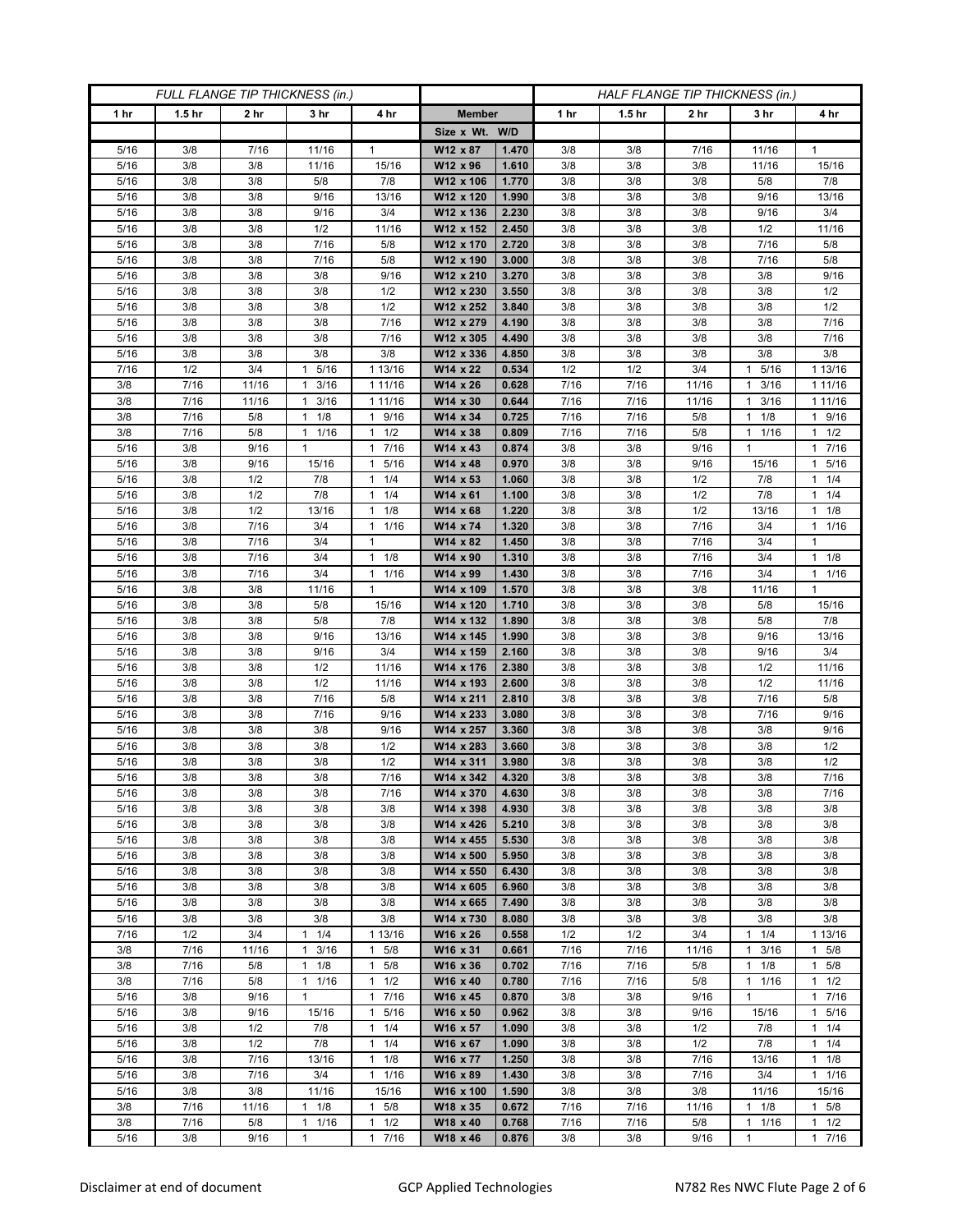| FULL FLANGE TIP THICKNESS (in.) |                   |                 |                 |                                              |                        |                |            |                   | HALF FLANGE TIP THICKNESS (in.) |                 |                         |  |
|---------------------------------|-------------------|-----------------|-----------------|----------------------------------------------|------------------------|----------------|------------|-------------------|---------------------------------|-----------------|-------------------------|--|
| 1 hr                            | 1.5 <sub>hr</sub> | 2 <sub>hr</sub> | 3 <sub>hr</sub> | 4 hr                                         | <b>Member</b>          |                | 1 hr       | 1.5 <sub>hr</sub> | 2 hr                            | 3 hr            | 4 hr                    |  |
|                                 |                   |                 |                 |                                              | Size x Wt. W/D         |                |            |                   |                                 |                 |                         |  |
| 5/16                            | 3/8               | 9/16            | 1               | 7/16<br>1                                    | W18 x 50               | 0.880          | 3/8        | 3/8               | 9/16                            | 1               | 17/16                   |  |
| 5/16                            | 3/8               | 9/16            | 15/16           | 5/16<br>$\mathbf{1}$                         | W18 x 55               | 0.963          | 3/8        | 3/8               | 9/16                            | 15/16           | 5/16<br>$\mathbf{1}$    |  |
| 5/16                            | 3/8               | 1/2             | 7/8             | 1/4<br>$\mathbf{1}$                          | W18 x 60               | 1.040          | 3/8        | 3/8               | 1/2                             | 7/8             | $1 \t1/4$               |  |
| 5/16                            | 3/8               | 1/2             | 7/8             | 3/16<br>1                                    | W18 x 65               | 1.130          | 3/8        | 3/8               | 1/2                             | 7/8             | 3/16<br>1               |  |
| 5/16                            | 3/8               | 1/2             | 13/16           | $\mathbf{1}$<br>1/8                          | W18 x 71               | 1.220          | 3/8        | 3/8               | 1/2                             | 13/16           | $1 \t1/8$               |  |
| 5/16                            | 3/8               | 1/2             | 7/8             | 3/16<br>$\mathbf{1}$                         | W18 x 76               | 1.130          | 3/8        | 3/8               | 1/2                             | 7/8             | $1 \t3/16$              |  |
| 5/16                            | 3/8               | 7/16            | 13/16           | 1/8<br>1                                     | W18 x 86               | 1.270          | 3/8        | 3/8               | 7/16                            | 13/16           | $1 \t1/8$               |  |
| 5/16                            | 3/8               | 7/16            | 3/4             | 1/16<br>$\mathbf{1}$                         | W18 x 97               | 1.420          | 3/8        | 3/8               | 7/16                            | 3/4             | 11/16                   |  |
| 5/16                            | 3/8               | 3/8             | 11/16           | $\mathbf{1}$                                 | W18 x 106              | 1.550          | 3/8        | 3/8               | 3/8                             | 11/16           | $\mathbf{1}$            |  |
| $\frac{1}{5}{16}$               | 3/8               | 3/8             | 5/8             | 15/16                                        | W18 x 119              | 1.720          | 3/8        | 3/8               | 3/8                             | 5/8             | 15/16                   |  |
| 3/8                             | 7/16<br>3/8       | 5/8<br>9/16     | 11/16<br>1      | 9/16<br>$\mathbf{1}$<br>7/16<br>$\mathbf{1}$ | W21 x 44               | 0.746<br>0.838 | 7/16       | 7/16              | 5/8<br>9/16                     | $1 \t1/16$<br>1 | 1 9/16<br>17/16         |  |
| 5/16<br>5/16                    | 3/8               | 9/16            | 15/16           | 3/8<br>$\mathbf{1}$                          | W21 x 50<br>W21 x 57   | 0.952          | 3/8<br>3/8 | 3/8<br>3/8        | 9/16                            | 15/16           | 3/8<br>1.               |  |
| 5/16                            | 3/8               | 9/16            | 15/16           | 3/8<br>$\mathbf{1}$                          | W21 x 62               | 0.952          | 3/8        | 3/8               | 9/16                            | 15/16           | $1 \t3/8$               |  |
| 5/16                            | 3/8               | 1/2             | 7/8             | 1/4<br>1                                     | W21 x 68               | 1.040          | 3/8        | 3/8               | 1/2                             | 7/8             | $1 \t1/4$               |  |
| 5/16                            | 3/8               | 1/2             | 7/8             | 1/4<br>$\mathbf{1}$                          | W21 x 73               | 1.110          | 3/8        | 3/8               | 1/2                             | 7/8             | $1 \t1/4$               |  |
| 5/16                            | 3/8               | 7/16            | 13/16           | 1/8<br>$\mathbf{1}$                          | W21 x 83               | 1.260          | 3/8        | 3/8               | 7/16                            | 13/16           | $1 \t1/8$               |  |
| 5/16                            | 3/8               | 7/16            | 3/4             | 1/16<br>$\mathbf{1}$                         | W21 x 93               | 1.400          | 3/8        | 3/8               | 7/16                            | 3/4             | $1 \t1/16$              |  |
| 5/16                            | 3/8               | 7/16            | 3/4             | 1/8<br>1                                     | W21 x 101              | 1.300          | 3/8        | 3/8               | 7/16                            | 3/4             | $1 \t1/8$               |  |
| 5/16                            | 3/8               | 7/16            | 3/4             | 1/16<br>$\mathbf{1}$                         | W21 x 111              | 1.430          | 3/8        | 3/8               | 7/16                            | 3/4             | 11/16                   |  |
| 5/16                            | 3/8               | 3/8             | 11/16           | $\mathbf{1}$                                 | W21 x 122              | 1.570          | 3/8        | 3/8               | 3/8                             | 11/16           | $\mathbf{1}$            |  |
| 5/16                            | 3/8               | 3/8             | 5/8             | 15/16                                        | W21 x 132              | 1.680          | 3/8        | 3/8               | 3/8                             | 5/8             | 15/16                   |  |
| 5/16                            | 3/8               | 3/8             | 5/8             | 7/8                                          | W21 x 147              | 1.870          | 3/8        | 3/8               | 3/8                             | 5/8             | 7/8                     |  |
| 5/16                            | 3/8               | 9/16            | $\mathbf{1}$    | 7/16<br>$\mathbf{1}$                         | W24 x 55               | 0.828          | 3/8        | 3/8               | 9/16                            | $\mathbf{1}$    | 17/16                   |  |
| 5/16                            | 3/8               | 9/16            | 15/16           | 3/8<br>1                                     | W24 x 62               | 0.934          | 3/8        | 3/8               | 9/16                            | 15/16           | $1 \t3/8$               |  |
| 5/16                            | 3/8               | 9/16            | 15/16           | 3/8<br>1                                     | W24 x 68               | 0.942          | 3/8        | 3/8               | 9/16                            | 15/16           | 3/8<br>$\mathbf{1}$     |  |
| 5/16                            | 3/8               | 1/2             | 7/8             | 1/4<br>$\mathbf{1}$                          | W24 x 76               | 1.050          | 3/8        | 3/8               | 1/2                             | 7/8             | $1 \t1/4$               |  |
| 5/16<br>5/16                    | 3/8<br>3/8        | 1/2<br>7/16     | 13/16<br>13/16  | 3/16<br>$\mathbf{1}$<br>1/8<br>1             | W24 x 84<br>W24 x 94   | 1.150<br>1.280 | 3/8<br>3/8 | 3/8<br>3/8        | 1/2<br>7/16                     | 13/16<br>13/16  | $1 \t3/16$<br>$1 \t1/8$ |  |
| 5/16                            | 3/8               | 7/16            | 13/16           | $\mathbf{1}$<br>1/8                          | W24 x 104              | 1.240          | 3/8        | 3/8               | 7/16                            | 13/16           | $1 \t1/8$               |  |
| 5/16                            | 3/8               | 7/16            | 3/4             | 1/16<br>$\mathbf{1}$                         | W24 x 117              | 1.380          | 3/8        | 3/8               | 7/16                            | 3/4             | 11/16                   |  |
| 5/16                            | 3/8               | 3/8             | 11/16           | 1                                            | W24 x 131              | 1.540          | 3/8        | 3/8               | 3/8                             | 11/16           | 1                       |  |
| 5/16                            | 3/8               | 3/8             | 5/8             | 15/16                                        | W24 x 146              | 1.700          | 3/8        | 3/8               | 3/8                             | 5/8             | 15/16                   |  |
| 5/16                            | 3/8               | 3/8             | 5/8             | 7/8                                          | W24 x 162              | 1.880          | 3/8        | 3/8               | 3/8                             | 5/8             | 7/8                     |  |
| 5/16                            | 3/8               | 1/2             | 7/8             | 5/16<br>$\mathbf{1}$                         | W27 x 84               | 1.030          | 3/8        | 3/8               | 1/2                             | 7/8             | 1 5/16                  |  |
| 5/16                            | 3/8               | 1/2             | 13/16           | 3/16<br>$\mathbf{1}$                         | W27 x 94               | 1.150          | 3/8        | 3/8               | 1/2                             | 13/16           | $1 \t3/16$              |  |
| 5/16                            | 3/8               | 7/16            | 13/16           | 1/8<br>1                                     | W27 x 102              | 1.240          | 3/8        | 3/8               | 7/16                            | 13/16           | $1 \t1/8$               |  |
| 5/16                            | 3/8               | 7/16            | 3/4             | 1/16<br>$\mathbf{1}$                         | W27 x 114              | 1.390          | 3/8        | 3/8               | 7/16                            | 3/4             | 1/16<br>1               |  |
| 5/16                            | 3/8               | 3/8             | 11/16           | $\mathbf{1}$                                 | W27 x 129              | 1.560          | 3/8        | 3/8               | 3/8                             | 11/16           | $\mathbf{1}$            |  |
| 5/16                            | 3/8               | 3/8             | 11/16           | $\mathbf{1}$                                 | W27 x 146              | 1.550          | 3/8        | 3/8               | 3/8                             | 11/16           | $\mathbf{1}$            |  |
| 5/16                            | 3/8               | 3/8             | 5/8             | 15/16                                        | W27 x 161              | 1.700          | 3/8        | 3/8               | 3/8                             | 5/8             | 15/16                   |  |
| 5/16                            | 3/8               | 3/8             | 5/8             | 7/8<br>$\mathbf{1}$                          | W27 x 178<br>W30 x 90  | 1.870<br>1.020 | 3/8        | 3/8               | 3/8                             | 5/8             | 7/8                     |  |
| 5/16<br>5/16                    | 3/8<br>3/8        | 1/2<br>1/2      | 15/16<br>7/8    | 5/16<br>3/16<br>$\mathbf{1}$                 | W30 x 99               | 1.120          | 3/8<br>3/8 | 3/8<br>3/8        | 1/2<br>1/2                      | 15/16<br>7/8    | 1 5/16<br>$1 \t3/16$    |  |
| 5/16                            | 3/8               | 1/2             | 13/16           | 3/16<br>$\mathbf{1}$                         | W30 x 108              | 1.210          | 3/8        | 3/8               | 1/2                             | 13/16           | 3/16<br>$\mathbf{1}$    |  |
| 5/16                            | 3/8               | 7/16            | 3/4             | 1/8<br>$\mathbf{1}$                          | W30 x 116              | 1.300          | 3/8        | 3/8               | 7/16                            | 3/4             | $1 \t1/8$               |  |
| 5/16                            | 3/8               | 7/16            | 3/4             | 1/16<br>$\mathbf{1}$                         | W30 x 124              | 1.390          | 3/8        | 3/8               | 7/16                            | 3/4             | 11/16                   |  |
| 5/16                            | 3/8               | 7/16            | 11/16           | $\mathbf{1}$                                 | W30 x 132              | 1.470          | 3/8        | 3/8               | 7/16                            | 11/16           | $\mathbf{1}$            |  |
| 5/16                            | 3/8               | 3/8             | 11/16           | 15/16                                        | W30 x 173              | 1.660          | 3/8        | 3/8               | 3/8                             | 11/16           | 15/16                   |  |
| 5/16                            | 3/8               | 3/8             | 5/8             | 7/8                                          | W30 x 191              | 1.850          | 3/8        | 3/8               | 3/8                             | 5/8             | 7/8                     |  |
| 5/16                            | 3/8               | 3/8             | 9/16            | 13/16                                        | W30 x 211              | 2.010          | 3/8        | 3/8               | 3/8                             | 9/16            | 13/16                   |  |
| 5/16                            | 3/8               | 1/2             | 13/16           | 3/16<br>$\mathbf{1}$                         | W33 x 118              | 1.210          | 3/8        | 3/8               | 1/2                             | 13/16           | $1 \t3/16$              |  |
| 5/16                            | 3/8               | 7/16            | 3/4             | 1/16<br>$\mathbf{1}$                         | W33 x 130              | 1.320          | 3/8        | 3/8               | 7/16                            | 3/4             | 11/16                   |  |
| 5/16                            | 3/8               | 7/16            | 3/4             | 1/16<br>$\mathbf{1}$                         | W33 x 141              | 1.430          | 3/8        | 3/8               | 7/16                            | 3/4             | $1 \t1/16$              |  |
| 5/16                            | 3/8               | 3/8             | 11/16           | $\mathbf{1}$                                 | W33 x 152              | 1.530          | 3/8        | 3/8               | 3/8                             | 11/16           | $\mathbf{1}$            |  |
| 5/16                            | 3/8               | 3/8             | 5/8             | 15/16                                        | W33 x 169              | 1.700          | 3/8        | 3/8               | 3/8                             | 5/8             | 15/16                   |  |
| 5/16                            | 3/8               | 3/8             | 5/8             | 7/8                                          | W33 x 201              | 1.790          | 3/8        | 3/8               | 3/8                             | 5/8             | 7/8                     |  |
| 5/16<br>5/16                    | 3/8<br>3/8        | 3/8<br>3/8      | 9/16<br>9/16    | 13/16<br>3/4                                 | W33 x 221<br>W33 x 241 | 1.970<br>2.130 | 3/8<br>3/8 | 3/8<br>3/8        | 3/8<br>3/8                      | 9/16<br>9/16    | 13/16<br>3/4            |  |
| 5/16                            | 3/8               | 7/16            | 13/16           | $1 \t1/8$                                    | W36 x 135              | 1.290          | 3/8        | 3/8               | 7/16                            | 13/16           | $1 \t1/8$               |  |
| 5/16                            | 3/8               | 7/16            | 3/4             | 1/16<br>$\mathbf{1}$                         | W36 x 150              | 1.430          | 3/8        | 3/8               | 7/16                            | 3/4             | $1 \t1/16$              |  |
| 5/16                            | 3/8               | 7/16            | 11/16           | $\mathbf{1}$                                 | W36 x 160              | 1.510          | 3/8        | 3/8               | 7/16                            | 11/16           | 1                       |  |
| 5/16                            | 3/8               | 3/8             | 11/16           | 15/16                                        | W36 x 170              | 1.600          | 3/8        | 3/8               | 3/8                             | 11/16           | 15/16                   |  |
| 5/16                            | 3/8               | 3/8             | 5/8             | 15/16                                        | W36 x 182              | 1.720          | 3/8        | 3/8               | 3/8                             | 5/8             | 15/16                   |  |
|                                 |                   |                 |                 |                                              |                        |                |            |                   |                                 |                 |                         |  |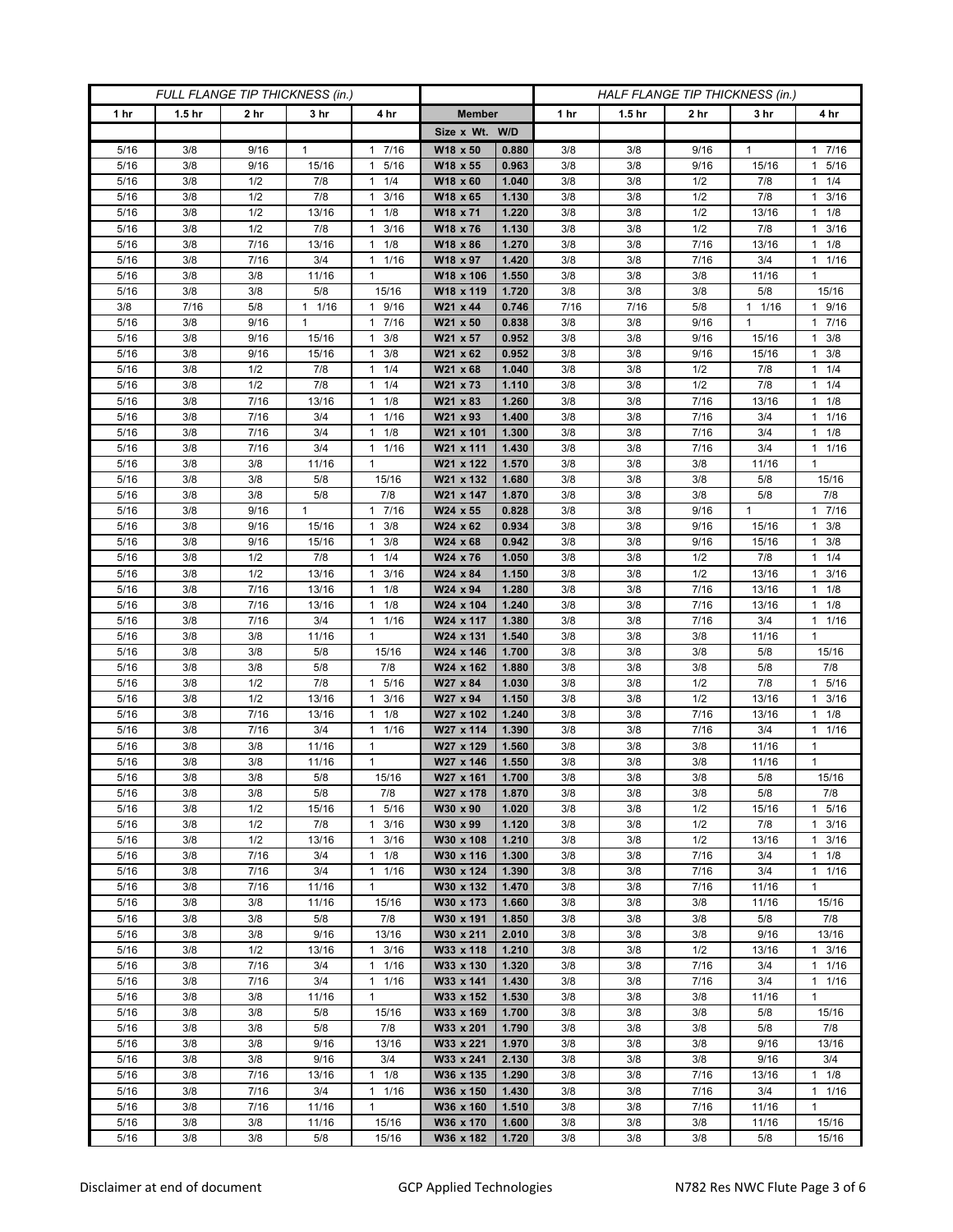| FULL FLANGE TIP THICKNESS (in.) |                   |                 |                                  |                                              | HALF FLANGE TIP THICKNESS (in.) |                |              |                   |                 |                              |                      |
|---------------------------------|-------------------|-----------------|----------------------------------|----------------------------------------------|---------------------------------|----------------|--------------|-------------------|-----------------|------------------------------|----------------------|
| 1 hr                            | 1.5 <sub>hr</sub> | 2 <sub>hr</sub> | 3 <sub>hr</sub>                  | 4 hr                                         | <b>Member</b>                   |                | 1 hr         | 1.5 <sub>hr</sub> | 2 <sub>hr</sub> | 3 hr                         | 4 hr                 |
|                                 |                   |                 |                                  |                                              | Size x Wt. W/D                  |                |              |                   |                 |                              |                      |
| 5/16                            | 3/8               | 3/8             | 5/8                              | 7/8                                          | W36 x 194                       | 1.810          | 3/8          | 3/8               | 3/8             | 5/8                          | 7/8                  |
| 5/16                            | 3/8               | 3/8             | 9/16                             | 13/16                                        | W36 x 210                       | 1.960          | 3/8          | 3/8               | 3/8             | 9/16                         | 13/16                |
| 5/16                            | 3/8               | 3/8             | 9/16                             | 13/16                                        | W36 x 230                       | 1.950          | 3/8          | 3/8               | 3/8             | 9/16                         | 13/16                |
| 5/16                            | 3/8               | 3/8             | 9/16                             | 13/16                                        | W36 x 245                       | 2.080          | 3/8          | 3/8               | 3/8             | 9/16                         | 13/16                |
| 5/16                            | 3/8               | 3/8             | 1/2                              | 11/16                                        | W36 x 256                       | 2.370          | 3/8          | 3/8               | 3/8             | 1/2                          | 11/16                |
| 5/16                            | 3/8<br>3/8        | 3/8<br>3/8      | 9/16<br>1/2                      | 3/4<br>3/4                                   | W36 x 260                       | 2.180<br>2.350 | 3/8<br>3/8   | 3/8<br>3/8        | 3/8<br>3/8      | 9/16<br>1/2                  | 3/4<br>3/4           |
| 5/16<br>5/16                    | 3/8               | 3/8             | 1/2                              | 11/16                                        | W36 x 280<br>W36 x 300          | 2.500          | 3/8          | 3/8               | 3/8             | 1/2                          | 11/16                |
| 1/2                             | 9/16              | 7/8             | 1/2<br>1                         | $2 \t1/8$                                    | Other                           | 0.370          | 9/16         | 9/16              | 7/8             | 1/2<br>1                     | $2 \t1/8$            |
| 1/2                             | 9/16              | 7/8             | 1/2<br>1                         | $2 \t1/8$                                    | Other                           | 0.380          | 9/16         | 9/16              | 7/8             | 1/2<br>1                     | $2 \t1/8$            |
| 1/2                             | 9/16              | 13/16           | 7/16<br>1                        | 2<br>1/16                                    | Other                           | 0.390          | 9/16         | 9/16              | 13/16           | 7/16<br>1                    | 2 1/16               |
| 1/2                             | 9/16              | 13/16           | 7/16<br>$\mathbf{1}$             | $1/16$<br>2                                  | Other                           | 0.400          | 9/16         | 9/16              | 13/16           | 7/16                         | 2 1/16               |
| 1/2                             | 9/16              | 13/16           | 7/16<br>1                        | 1/16<br>2                                    | Other                           | 0.410          | 9/16         | 9/16              | 13/16           | 7/16<br>1                    | 2 1/16               |
| 7/16                            | 9/16              | 13/16           | 7/16<br>$\mathbf{1}$             | 2                                            | Other                           | 0.420          | 9/16         | 9/16              | 13/16           | 7/16<br>1                    | $\overline{2}$       |
| 7/16                            | 9/16              | 13/16           | 7/16<br>$\mathbf{1}$             | $\overline{2}$                               | Other                           | 0.430          | 9/16         | 9/16              | 13/16           | 7/16                         | $\overline{2}$       |
| $\frac{1}{7}{16}$               | 9/16              | 13/16           | 3/8<br>1                         | $\overline{2}$                               | Other                           | 0.440          | 9/16         | 9/16              | 13/16           | 3/8<br>1                     | $\overline{2}$       |
| 7/16                            | 9/16              | 13/16           | 3/8<br>$\mathbf{1}$              | $\overline{2}$                               | Other                           | 0.450          | 9/16         | 9/16              | 13/16           | 3/8<br>1                     | $\overline{2}$       |
| 7/16                            | 9/16              | 13/16           | $1 \t3/8$                        | 1 15/16                                      | Other                           | 0.460          | 9/16         | 9/16              | 13/16           | 3/8<br>1                     | 1 15/16              |
| 7/16<br>7/16                    | 1/2<br>1/2        | 3/4<br>3/4      | 3/8<br>1<br>3/8<br>1             | 1 15/16<br>1 15/16                           | Other<br>Other                  | 0.470<br>0.480 | 1/2<br>1/2   | 1/2<br>1/2        | 3/4<br>3/4      | 3/8<br>1<br>3/8<br>1         | 1 15/16<br>1 15/16   |
| 7/16                            | 1/2               | 3/4             | 5/16<br>$\mathbf{1}$             | 7/8<br>$\mathbf{1}$                          | Other                           | 0.490          | 1/2          | 1/2               | 3/4             | 5/16<br>1                    | 17/8                 |
| 7/16                            | 1/2               | 3/4             | 1 5/16                           | 7/8<br>1                                     | Other                           | 0.500          | 1/2          | 1/2               | 3/4             | 5/16<br>1                    | 17/8                 |
| 7/16                            | 1/2               | 3/4             | 5/16<br>1                        | 7/8<br>$\mathbf{1}$                          | Other                           | 0.510          | 1/2          | 1/2               | 3/4             | 5/16                         | 17/8                 |
| 7/16                            | 1/2               | 3/4             | 5/16<br>$\mathbf{1}$             | 7/8<br>$\mathbf{1}$                          | <b>Other</b>                    | 0.520          | 1/2          | 1/2               | 3/4             | 5/16<br>1                    | $1 \t7/8$            |
| 7/16                            | 1/2               | 3/4             | 1 5/16                           | 1 13/16                                      | Other                           | 0.530          | 1/2          | 1/2               | 3/4             | 5/16<br>1.                   | 1 13/16              |
| 7/16                            | 1/2               | 3/4             | 1/4<br>1                         | 1 13/16                                      | Other                           | 0.540          | 1/2          | 1/2               | 3/4             | 1/4                          | 1 13/16              |
| 7/16                            | 1/2               | 3/4             | 1/4<br>$\mathbf{1}$              | 1 13/16                                      | <b>Other</b>                    | 0.550          | 1/2          | 1/2               | 3/4             | 1/4<br>1                     | 1 13/16              |
| 7/16                            | 1/2               | 3/4             | $1 \t1/4$                        | 1 13/16                                      | Other                           | 0.560          | 1/2          | 1/2               | 3/4             | $1 \t1/4$                    | 1 13/16              |
| 7/16                            | 1/2               | 11/16           | 1/4<br>1                         | 3/4<br>1                                     | Other                           | 0.570          | 1/2          | 1/2               | 11/16           | 1/4<br>1                     | $1 \t3/4$            |
| 7/16                            | 1/2               | 11/16           | 1/4<br>$\mathbf{1}$              | $\mathbf{1}$<br>3/4                          | Other                           | 0.580          | 1/2          | 1/2               | 11/16           | 1/4<br>1                     | $1 \t3/4$            |
| 3/8                             | 1/2               | 11/16           | $1 \t1/4$                        | 3/4<br>$\mathbf{1}$                          | Other                           | 0.590          | 1/2          | 1/2               | 11/16           | 1/4<br>1.                    | $1 \t3/4$            |
| 3/8<br>3/8                      | 1/2<br>1/2        | 11/16<br>11/16  | 3/16<br>1<br>3/16<br>1           | 3/4<br>1<br>1 1 1/16                         | Other<br>Other                  | 0.600<br>0.610 | 1/2<br>1/2   | 1/2<br>1/2        | 11/16<br>11/16  | 3/16<br>1<br>3/16<br>1       | $1 \t3/4$<br>1 11/16 |
| 3/8                             | 7/16              | 11/16           | 3/16<br>1                        | 1 11/16                                      | Other                           | 0.620          | 7/16         | 7/16              | 11/16           | 3/16                         | 1 1 1 / 16           |
| 3/8                             | 7/16              | 11/16           | 3/16<br>1                        | 1 11/16                                      | Other                           | 0.630          | 7/16         | 7/16              | 11/16           | 3/16<br>1                    | 1 1 1 / 16           |
| 3/8                             | 7/16              | 11/16           | 3/16<br>$\mathbf{1}$             | 1 11/16                                      | Other                           | 0.640          | 7/16         | 7/16              | 11/16           | 3/16<br>1                    | 1 1 1/16             |
| 3/8                             | 7/16              | 11/16           | 3/16<br>1                        | 1 11/16                                      | Other                           | 0.650          | 7/16         | 7/16              | 11/16           | 3/16                         | 1 1 1 / 16           |
| 3/8                             | 7/16              | 11/16           | 3/16<br>1                        | 5/8<br>$\mathbf{1}$                          | Other                           | 0.660          | 7/16         | 7/16              | 11/16           | 3/16                         | 5/8<br>$\mathbf{1}$  |
| 3/8                             | 7/16              | 11/16           | 1/8<br>$\mathbf{1}$              | 5/8<br>$\mathbf{1}$                          | Other                           | 0.670          | 7/16         | 7/16              | 11/16           | 1/8<br>1                     | 1 5/8                |
| 3/8                             | 7/16              | 5/8             | 1/8<br>1                         | 5/8<br>1                                     | Other                           | 0.680          | 7/16         | 7/16              | 5/8             | 1/8                          | 5/8<br>$\mathbf{1}$  |
| 3/8                             | $7/16$            | 5/8             | 1/8<br>$\mathbf{1}$              | 5/8<br>1                                     | Other                           | 0.690          | 7/16         | 7/16              | 5/8             | 1/8<br>1                     | 5/8<br>$\mathbf{1}$  |
| 3/8                             | 7/16              | 5/8             | $1 \t1/8$                        | 5/8<br>$\mathbf{1}$                          | Other                           | 0.700          | 7/16         | 7/16              | 5/8             | $1 \t1/8$                    | $1 \t5/8$            |
| 3/8                             | 7/16<br>7/16      | 5/8             | $1 \t1/8$                        | 9/16<br>1<br>9/16                            | Other                           | 0.710<br>0.720 | 7/16<br>7/16 | 7/16              | 5/8             | 1/8<br>$\mathbf{1}$<br>1/8   | 1 9/16               |
| 3/8<br>3/8                      | 7/16              | 5/8<br>5/8      | $1 \t1/8$<br>1/8<br>$\mathbf{1}$ | 1<br>9/16<br>$\mathbf{1}$                    | Other<br>Other                  | 0.730          | 7/16         | 7/16<br>7/16      | 5/8<br>5/8      | $\mathbf{1}$<br>1/8<br>1     | 1 9/16<br>1 9/16     |
| 3/8                             | 7/16              | 5/8             | $1 \t1/16$                       | 9/16<br>$\mathbf{1}$                         | Other                           | 0.740          | 7/16         | 7/16              | 5/8             | 1/16<br>1                    | 1 9/16               |
| 3/8                             | 7/16              | 5/8             | $1 \t1/16$                       | 9/16<br>1                                    | Other                           | 0.750          | 7/16         | 7/16              | 5/8             | 1 1/16                       | 1 9/16               |
| 3/8                             | 7/16              | 5/8             | 1/16<br>$\mathbf{1}$             | 1/2<br>1                                     | Other                           | 0.760          | 7/16         | 7/16              | 5/8             | 1/16<br>1                    | $1 \t1/2$            |
| 3/8                             | 7/16              | 5/8             | 11/16                            | 1/2<br>$\mathbf{1}$                          | Other                           | 0.770          | 7/16         | 7/16              | 5/8             | 1/16<br>$\mathbf{1}$         | $1 \t1/2$            |
| 3/8                             | 7/16              | 5/8             | $1 \t1/16$                       | 1/2<br>1                                     | Other                           | 0.780          | 7/16         | 7/16              | 5/8             | 1 1/16                       | $1 \t1/2$            |
| 3/8                             | 7/16              | 5/8             | 1/16<br>$\mathbf{1}$             | 1/2<br>$\mathbf{1}$                          | Other                           | 0.790          | 7/16         | 7/16              | 5/8             | 1/16<br>1                    | $1 \t1/2$            |
| 3/8                             | 7/16              | 5/8             | 11/16                            | $\mathbf{1}$<br>1/2                          | Other                           | 0.800          | 7/16         | 7/16              | 5/8             | 1/16<br>$\mathbf{1}$         | $1 \t1/2$            |
| 3/8                             | 7/16              | 5/8             | 1 1/16                           | 1/2<br>$\mathbf{1}$                          | Other                           | 0.810          | 7/16         | 7/16              | 5/8             | 11/16                        | $1 \t1/2$            |
| 5/16                            | 3/8               | 9/16            | 1                                | 7/16<br>$\mathbf{1}$                         | Other                           | 0.820          | 3/8          | 3/8               | 9/16            | 1                            | 17/16                |
| 5/16<br>5/16                    | 3/8<br>3/8        | 9/16<br>9/16    | $\mathbf{1}$<br>$\mathbf{1}$     | $\mathbf{1}$<br>7/16<br>7/16<br>$\mathbf{1}$ | Other<br>Other                  | 0.830<br>0.840 | 3/8<br>3/8   | 3/8<br>3/8        | 9/16<br>9/16    | $\mathbf{1}$<br>$\mathbf{1}$ | 17/16<br>17/16       |
| 5/16                            | 3/8               | 9/16            | $\mathbf{1}$                     | 7/16<br>$\mathbf{1}$                         | Other                           | 0.850          | 3/8          | 3/8               | 9/16            | $\mathbf{1}$                 | 17/16                |
| 5/16                            | 3/8               | 9/16            | $\mathbf{1}$                     | 7/16<br>1                                    | Other                           | 0.860          | 3/8          | 3/8               | 9/16            | $\mathbf{1}$                 | 17/16                |
| 5/16                            | 3/8               | 9/16            | $\mathbf{1}$                     | 7/16<br>$\mathbf{1}$                         | Other                           | 0.870          | 3/8          | 3/8               | 9/16            | $\mathbf{1}$                 | 17/16                |
| 5/16                            | 3/8               | 9/16            | $\mathbf{1}$                     | 7/16<br>1                                    | Other                           | 0.880          | 3/8          | 3/8               | 9/16            | $\mathbf{1}$                 | 17/16                |
| 5/16                            | 3/8               | 9/16            | $\mathbf{1}$                     | 3/8<br>$\mathbf{1}$                          | Other                           | 0.890          | 3/8          | 3/8               | 9/16            | $\mathbf{1}$                 | $1 \t3/8$            |
| 5/16                            | 3/8               | 9/16            | $\mathbf{1}$                     | 3/8<br>1                                     | Other                           | 0.900          | 3/8          | 3/8               | 9/16            | $\mathbf{1}$                 | $\mathbf{1}$<br>3/8  |
| 5/16                            | 3/8               | 9/16            | $\mathbf{1}$                     | 3/8<br>1                                     | Other                           | 0.910          | 3/8          | 3/8               | 9/16            | $\mathbf{1}$                 | 3/8<br>$\mathbf{1}$  |
| 5/16                            | 3/8               | 9/16            | 15/16                            | 3/8<br>$\mathbf{1}$                          | Other                           | 0.920          | 3/8          | 3/8               | 9/16            | 15/16                        | $1 \t3/8$            |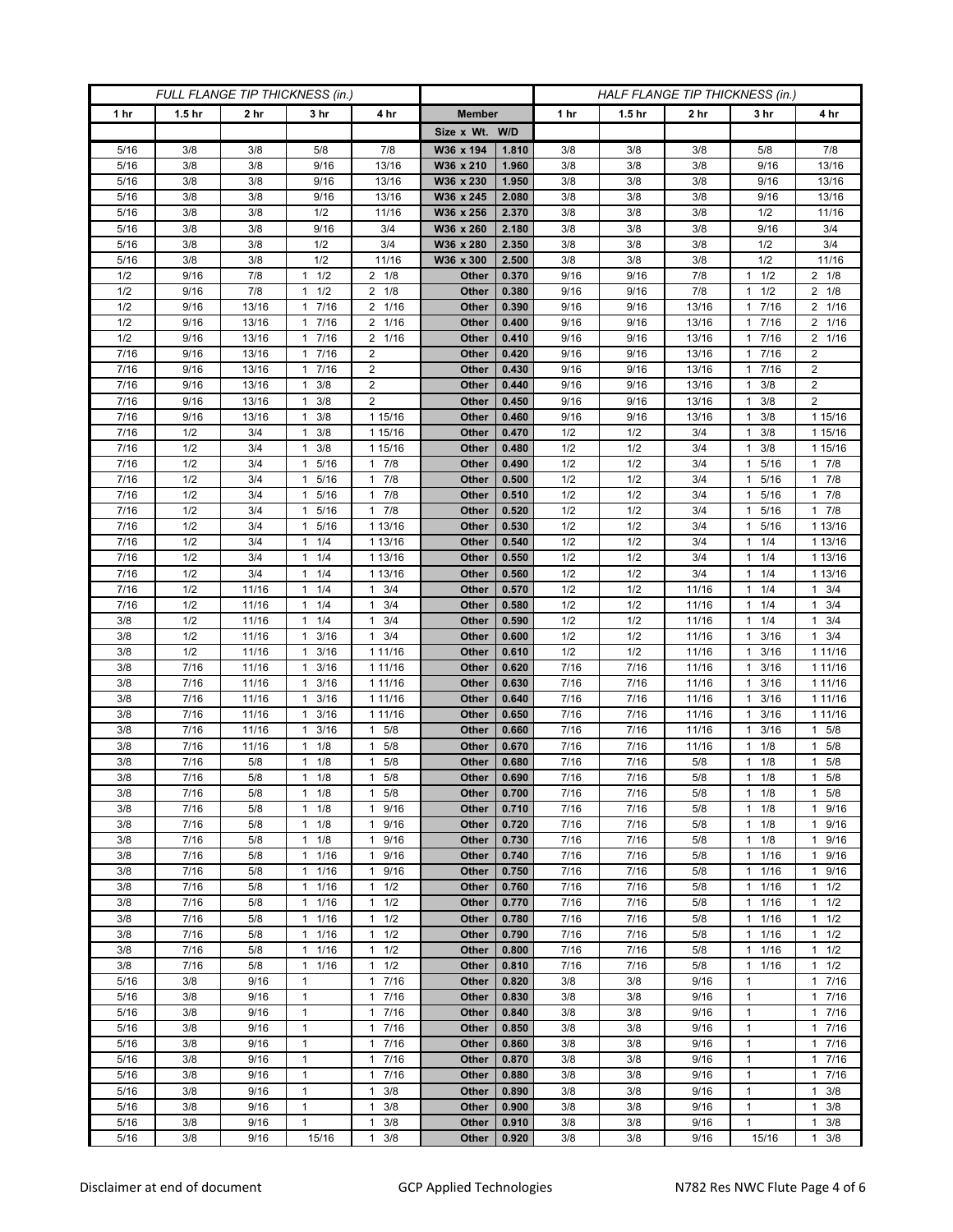| FULL FLANGE TIP THICKNESS (in.) |                   |                 |                 |                           |                | HALF FLANGE TIP THICKNESS (in.) |            |                   |                 |                |                        |  |
|---------------------------------|-------------------|-----------------|-----------------|---------------------------|----------------|---------------------------------|------------|-------------------|-----------------|----------------|------------------------|--|
| 1 hr                            | 1.5 <sub>hr</sub> | 2 <sub>hr</sub> | 3 <sub>hr</sub> | 4 hr                      | <b>Member</b>  |                                 | 1 hr       | 1.5 <sub>hr</sub> | 2 <sub>hr</sub> | 3 hr           | 4 hr                   |  |
|                                 |                   |                 |                 |                           | Size x Wt. W/D |                                 |            |                   |                 |                |                        |  |
| 5/16                            | 3/8               | 9/16            | 15/16           | 3/8<br>1                  | Other          | 0.930                           | 3/8        | 3/8               | 9/16            | 15/16          | 3/8<br>$\mathbf{1}$    |  |
| 5/16                            | 3/8               | 9/16            | 15/16           | 3/8<br>$\mathbf{1}$       | Other          | 0.940                           | 3/8        | 3/8               | 9/16            | 15/16          | $1 \t3/8$              |  |
| 5/16                            | 3/8               | 9/16            | 15/16           | 3/8<br>$\mathbf{1}$       | Other          | 0.950                           | 3/8        | 3/8               | 9/16            | 15/16          | $1 \t3/8$              |  |
| 5/16                            | 3/8               | 9/16            | 15/16           | 5/16<br>$\mathbf{1}$      | Other          | 0.960                           | 3/8        | 3/8               | 9/16            | 15/16          | 5/16<br>1              |  |
| 5/16                            | 3/8               | 9/16            | 15/16           | 5/16<br>1                 | Other          | 0.970                           | 3/8        | 3/8               | 9/16            | 15/16          | 5/16<br>$\mathbf{1}$   |  |
| 5/16                            | 3/8               | 9/16            | 15/16           | 5/16<br>$\mathbf{1}$      | Other          | 0.980                           | 3/8        | 3/8               | 9/16            | 15/16          | 5/16<br>$\mathbf{1}$   |  |
| 5/16                            | 3/8               | 9/16            | 15/16           | 5/16<br>1                 | Other          | 0.990                           | 3/8        | 3/8               | 9/16            | 15/16          | 5/16<br>1.             |  |
| 5/16                            | 3/8               | 1/2             | 15/16           | 5/16<br>1                 | Other          | 1.000                           | 3/8        | 3/8               | 1/2             | 15/16          | 5/16<br>1              |  |
| 5/16                            | 3/8               | 1/2             | 15/16           | 5/16<br>1                 | Other          | 1.010                           | 3/8        | 3/8               | 1/2             | 15/16          | 5/16<br>$\mathbf{1}$   |  |
| 5/16                            | 3/8               | 1/2             | 15/16           | 5/16<br>1                 | Other          | 1.020                           | 3/8        | 3/8               | 1/2             | 15/16          | 5/16<br>$\mathbf{1}$   |  |
| 5/16<br>5/16                    | 3/8<br>3/8        | 1/2<br>1/2      | 7/8<br>7/8      | 5/16<br>1<br>1/4<br>1     | Other<br>Other | 1.030<br>1.040                  | 3/8<br>3/8 | 3/8<br>3/8        | 1/2<br>1/2      | 7/8<br>7/8     | 1 5/16<br>$1 \t1/4$    |  |
| 5/16                            | 3/8               | 1/2             | 7/8             | 1/4<br>1                  | Other          | 1.050                           | 3/8        | 3/8               | 1/2             | 7/8            | 1/4<br>1               |  |
| 5/16                            | 3/8               | 1/2             | 7/8             | 1/4<br>$\mathbf{1}$       | Other          | 1.060                           | 3/8        | 3/8               | 1/2             | 7/8            | $1 \t1/4$              |  |
| 5/16                            | 3/8               | 1/2             | 7/8             | 1/4<br>1                  | Other          | 1.070                           | 3/8        | 3/8               | 1/2             | 7/8            | $1 \t1/4$              |  |
| 5/16                            | 3/8               | 1/2             | 7/8             | 1/4<br>$\mathbf{1}$       | Other          | 1.080                           | 3/8        | 3/8               | 1/2             | 7/8            | $1 \t1/4$              |  |
| 5/16                            | 3/8               | 1/2             | 7/8             | 1/4<br>$\mathbf{1}$       | Other          | 1.090                           | 3/8        | 3/8               | 1/2             | 7/8            | 11/4                   |  |
| 5/16                            | 3/8               | 1/2             | 7/8             | 1/4<br>1                  | Other          | 1.100                           | 3/8        | 3/8               | 1/2             | 7/8            | $1 \t1/4$              |  |
| 5/16                            | 3/8               | 1/2             | 7/8             | 1/4<br>1                  | Other          | 1.110                           | 3/8        | 3/8               | 1/2             | 7/8            | $1 \t1/4$              |  |
| 5/16                            | 3/8               | 1/2             | 7/8             | 3/16<br>1                 | Other          | 1.120                           | 3/8        | 3/8               | 1/2             | 7/8            | 3/16<br>$\mathbf{1}$   |  |
| 5/16                            | 3/8               | 1/2             | 7/8             | 3/16<br>$\mathbf{1}$      | Other          | 1.130                           | 3/8        | 3/8               | 1/2             | 7/8            | $1 \t3/16$             |  |
| 5/16                            | 3/8               | 1/2             | 7/8             | 3/16<br>1                 | Other          | 1.140                           | 3/8        | 3/8               | 1/2             | 7/8            | $1 \t3/16$             |  |
| 5/16                            | 3/8               | 1/2             | 13/16           | 3/16<br>1                 | Other          | 1.150                           | 3/8        | 3/8               | 1/2             | 13/16          | 3/16<br>1              |  |
| 5/16                            | 3/8               | 1/2             | 13/16           | 3/16<br>$\mathbf{1}$      | Other          | 1.160                           | 3/8        | 3/8               | 1/2             | 13/16          | 3/16<br>$\mathbf{1}$   |  |
| 5/16                            | 3/8               | 1/2             | 13/16           | 3/16<br>1                 | Other          | 1.170                           | 3/8        | 3/8               | 1/2             | 13/16          | $1 \t3/16$             |  |
| 5/16                            | 3/8               | 1/2             | 13/16           | 3/16<br>1                 | Other          | 1.180                           | 3/8        | 3/8               | 1/2             | 13/16          | 3/16<br>$\mathbf{1}$   |  |
| 5/16                            | 3/8               | 1/2             | 13/16           | 3/16<br>$\mathbf{1}$      | Other          | 1.190                           | 3/8        | 3/8               | 1/2             | 13/16          | 3/16<br>$\mathbf{1}$   |  |
| 5/16                            | 3/8               | 1/2             | 13/16           | 3/16<br>1                 | Other          | 1.200                           | 3/8        | 3/8               | 1/2             | 13/16          | $1 \t3/16$             |  |
| 5/16                            | 3/8               | 1/2             | 13/16           | 3/16<br>1                 | Other          | 1.210                           | 3/8        | 3/8               | 1/2             | 13/16          | 3/16<br>$\mathbf{1}$   |  |
| 5/16                            | 3/8               | 1/2             | 13/16           | $\mathbf{1}$<br>1/8       | Other          | 1.220                           | 3/8        | 3/8               | 1/2             | 13/16          | $1 \t1/8$              |  |
| 5/16<br>5/16                    | 3/8<br>3/8        | 7/16            | 13/16           | 1/8<br>$\mathbf{1}$<br>1  | Other          | 1.230                           | 3/8        | 3/8               | 7/16<br>7/16    | 13/16          | $1 \t1/8$              |  |
| 5/16                            | 3/8               | 7/16<br>7/16    | 13/16<br>13/16  | 1/8<br>1/8<br>1           | Other<br>Other | 1.240<br>1.250                  | 3/8<br>3/8 | 3/8<br>3/8        | 7/16            | 13/16<br>13/16 | $1 \t1/8$<br>$1 \t1/8$ |  |
| 5/16                            | 3/8               | 7/16            | 13/16           | 1/8<br>1                  | Other          | 1.260                           | 3/8        | 3/8               | 7/16            | 13/16          | $1 \t1/8$              |  |
| 5/16                            | 3/8               | 7/16            | 13/16           | 1/8<br>$\mathbf{1}$       | Other          | 1.270                           | 3/8        | 3/8               | 7/16            | 13/16          | $1 \t1/8$              |  |
| 5/16                            | 3/8               | 7/16            | 13/16           | 1/8<br>$\mathbf{1}$       | Other          | 1.280                           | 3/8        | 3/8               | 7/16            | 13/16          | $1 \t1/8$              |  |
| 5/16                            | 3/8               | 7/16            | 13/16           | 1/8<br>1                  | Other          | 1.290                           | 3/8        | 3/8               | 7/16            | 13/16          | $1 \t1/8$              |  |
| 5/16                            | 3/8               | 7/16            | 3/4             | 1/8<br>1                  | Other          | 1.300                           | 3/8        | 3/8               | 7/16            | 3/4            | 1/8<br>1.              |  |
| 5/16                            | 3/8               | 7/16            | 3/4             | 1/8<br>$\mathbf{1}$       | Other          | 1.310                           | 3/8        | 3/8               | 7/16            | 3/4            | $1 \t1/8$              |  |
| 5/16                            | 3/8               | 7/16            | 3/4             | 1/16<br>$\mathbf{1}$      | Other          | 1.320                           | 3/8        | 3/8               | 7/16            | 3/4            | 11/16                  |  |
| 5/16                            | 3/8               | $7/16$          | 3/4             | 1/16<br>$\mathbf{1}$      | Other          | 1.330                           | 3/8        | 3/8               | 7/16            | 3/4            | 11/16                  |  |
| 5/16                            | 3/8               | 7/16            | 3/4             | 1/16<br>$\mathbf{1}$      | Other          | 1.340                           | 3/8        | 3/8               | 7/16            | 3/4            | 11/16                  |  |
| 5/16                            | 3/8               | 7/16            | 3/4             | $\mathbf{1}$<br>1/16      | Other          | 1.350                           | 3/8        | 3/8               | 7/16            | 3/4            | $1 \t1/16$             |  |
| 5/16                            | 3/8               | 7/16            | 3/4             | 1/16<br>1                 | Other          | 1.360                           | 3/8        | 3/8               | 7/16            | 3/4            | $1 \t1/16$             |  |
| 5/16                            | 3/8               | 7/16            | 3/4             | 1/16<br>$\mathbf{1}$      | Other          | 1.370                           | 3/8        | 3/8               | 7/16            | 3/4            | 11/16                  |  |
| 5/16                            | 3/8               | 7/16            | 3/4             | 1/16<br>$\mathbf{1}$      | Other          | 1.380                           | 3/8        | 3/8               | 7/16            | 3/4            | $1 \t1/16$             |  |
| 5/16                            | 3/8               | 7/16            | 3/4             | 1/16<br>1                 | Other          | 1.390                           | 3/8        | 3/8               | 7/16            | 3/4            | $1 \t1/16$             |  |
| 5/16                            | 3/8               | 7/16            | 3/4             | 1/16<br>1<br>1/16         | Other          | 1.400<br>1.410                  | 3/8<br>3/8 | 3/8               | 7/16            | 3/4            | $1 \t1/16$             |  |
| 5/16<br>5/16                    | 3/8<br>3/8        | 7/16<br>7/16    | 3/4<br>3/4      | $\mathbf{1}$<br>1/16<br>1 | Other<br>Other | 1.420                           | 3/8        | 3/8<br>3/8        | 7/16<br>7/16    | 3/4<br>3/4     | 11/16<br>$1 \t1/16$    |  |
| 5/16                            | 3/8               | 7/16            | 3/4             | 1<br>1/16                 | Other          | 1.430                           | 3/8        | 3/8               | 7/16            | 3/4            | $1 \t1/16$             |  |
| 5/16                            | 3/8               | 7/16            | 3/4             | $\mathbf{1}$              | Other          | 1.440                           | 3/8        | 3/8               | 7/16            | 3/4            | $\mathbf{1}$           |  |
| 5/16                            | 3/8               | 7/16            | 3/4             | $\mathbf{1}$              | Other          | 1.450                           | 3/8        | 3/8               | 7/16            | 3/4            | 1                      |  |
| 5/16                            | 3/8               | 7/16            | 3/4             | 1                         | Other          | 1.460                           | 3/8        | 3/8               | 7/16            | 3/4            | 1                      |  |
| 5/16                            | 3/8               | 7/16            | 11/16           | $\mathbf{1}$              | Other          | 1.470                           | 3/8        | 3/8               | 7/16            | 11/16          | $\mathbf{1}$           |  |
| 5/16                            | 3/8               | 7/16            | 11/16           | $\mathbf{1}$              | Other          | 1.480                           | 3/8        | 3/8               | 7/16            | 11/16          | 1                      |  |
| 5/16                            | 3/8               | 7/16            | 11/16           | $\mathbf{1}$              | Other          | 1.490                           | 3/8        | 3/8               | 7/16            | 11/16          | 1                      |  |
| 5/16                            | 3/8               | 7/16            | 11/16           | $\mathbf{1}$              | Other          | 1.500                           | 3/8        | 3/8               | 7/16            | 11/16          | $\mathbf{1}$           |  |
| 5/16                            | 3/8               | 7/16            | 11/16           | $\mathbf{1}$              | Other          | 1.510                           | 3/8        | 3/8               | 7/16            | 11/16          | 1                      |  |
| 5/16                            | 3/8               | 7/16            | 11/16           | 1                         | Other          | 1.520                           | 3/8        | 3/8               | 7/16            | 11/16          | 1                      |  |
| 5/16                            | 3/8               | 3/8             | 11/16           | 1                         | Other          | 1.530                           | 3/8        | 3/8               | 3/8             | 11/16          | $\mathbf{1}$           |  |
| 5/16                            | 3/8               | 3/8             | 11/16           | $\mathbf{1}$              | Other          | 1.540                           | 3/8        | 3/8               | 3/8             | 11/16          | $\mathbf{1}$           |  |
| 5/16                            | 3/8               | 3/8             | 11/16           | 1                         | Other          | 1.550                           | 3/8        | 3/8               | 3/8             | 11/16          | 1                      |  |
| 5/16                            | 3/8               | 3/8             | 11/16           | 1                         | Other          | 1.560                           | 3/8        | 3/8               | 3/8             | 11/16          | $\mathbf{1}$           |  |